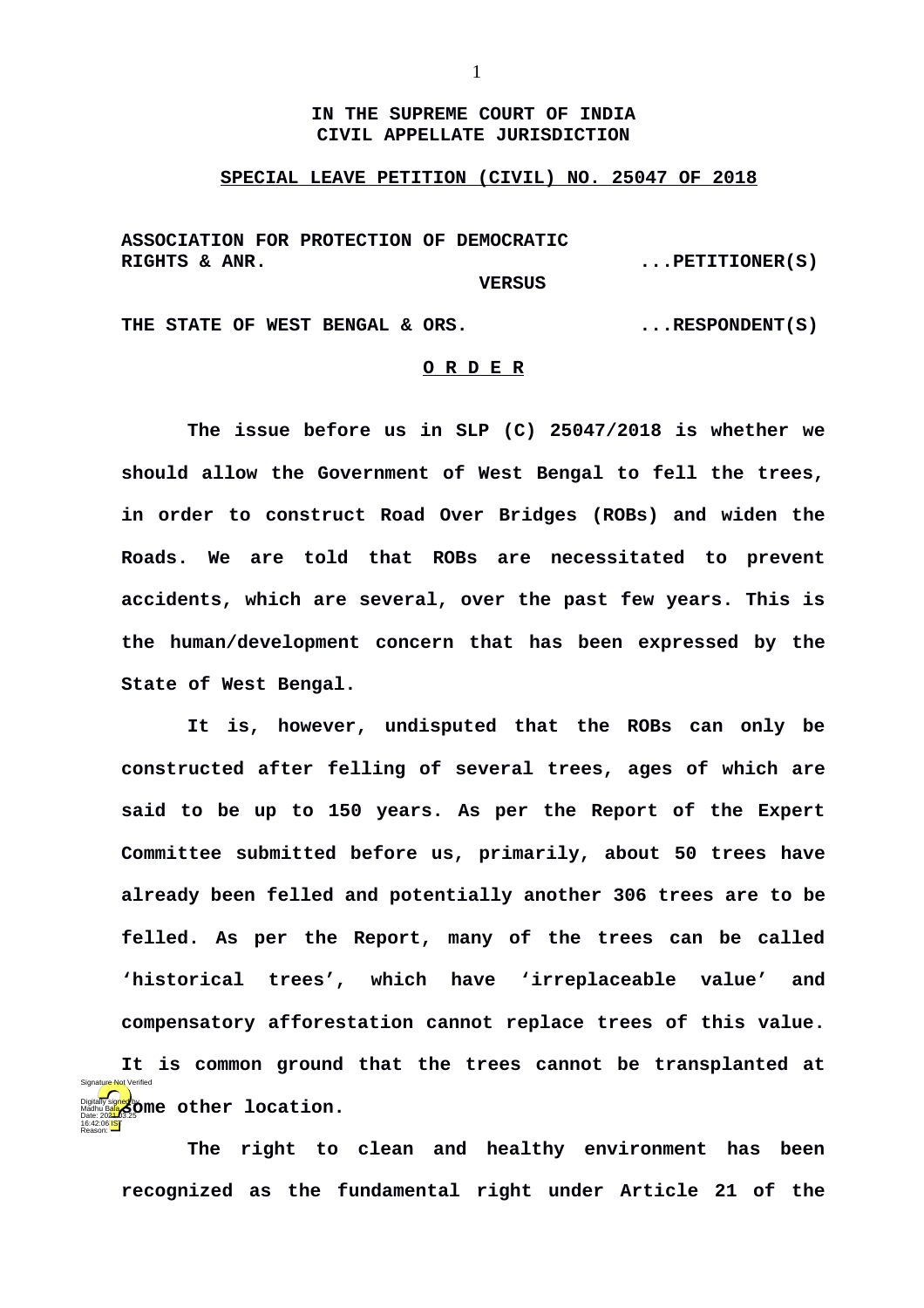**Constitution of India. Article 48-A imposes duty upon the State to endeavour to protect and improve the environment and safeguard the forests and wildlife of the Country. In addition to this, India is also a party to international treaties, agreements and conferences and has committed itself to sustainable development and growth. This legal framework indicates that sustainable development must remain at the heart of any development policy implemented by the state. It is essential to strike the right balance between environmental conservation and protection on one hand, and the right to development on the other, while articulating the doctrine of sustainable development. We may add that in our opinion conservation and development need not be viewed as binaries, but as complementary strategies that weave into one another. In other words, conservation of nature must be viewed as part of development and not as a factor stultifying development.**

**One of the moot questions often involved wherever there is need to fell trees to develop a project is how just and fair compensation can be calculated for felling of trees by any authority or organisation which proposes such felling. We have no doubt that such compensation should be calculated and paid as a part of the project cost of the project which necessitates the felling of trees and such compensation must be utilized in an expert manner to create a better environment and, most importantly, increase afforestation. It is, therefore, imperative to make a realistic assessment of the economic value of a tree, which may be permitted to fell, with reference to**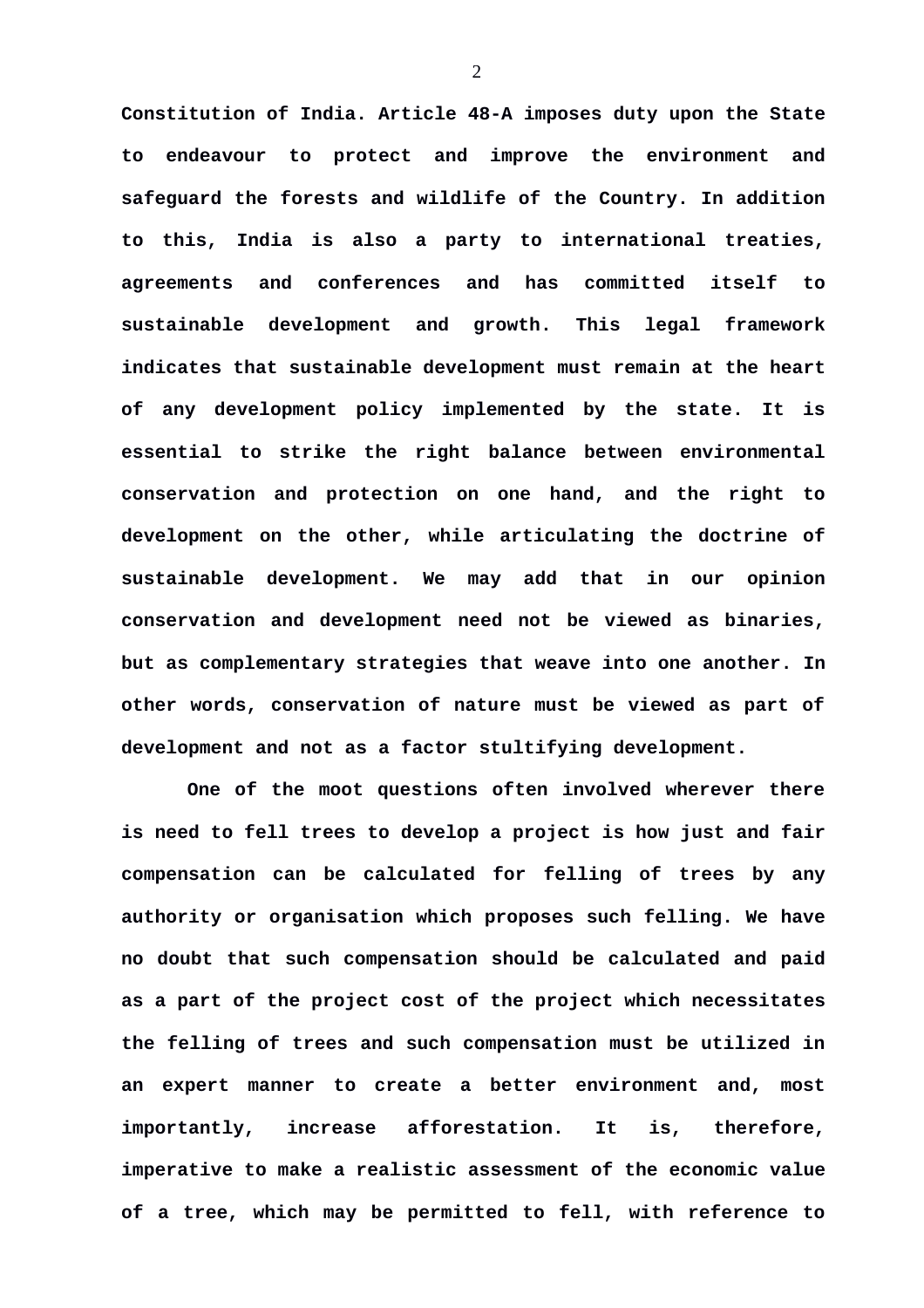**its value to environment and its longevity, with regard to factors such as production of oxygen and carbon sequestration, soil conservation, protection of flora/fauna, its role in habitat and ecosystem integrity and any other ecologically relevant factor, distinct from timber/wood.**

**We note that the issue assumes significance from the perspective of climate change as a growing national and international concern. The pivotal policy document in India on climate change is the National Action Plan on Climate Change (NAPCC) formulated by Union Government in 2008, which recognizes that the country is committed to increasing tree cover from 23% to 33%. Under the Paris Agreement, India has committed itself to Nationally Determined Contributions in 2015, wherein one of the stated objectives is to create an additional carbon sink of 2.5 to 3 billion tonnes of CO2 equivalent through additional forest and tree cover by 2030.**

**In view of the aforesaid concept, based upon the suggestions of the parties before us, we constitute an expert committee of the following:** 

**(a) Dr. MK Ranjitsinh Jhala, wildlife expert and former Chairman of the Wildlife Trust of India – Chairman of the Committee;** 

**(b) Sri. Jigmet Takpa, Joint Secretary, Ministry of Environment, Forests and Climate Change- Member Secretary of the Committee;**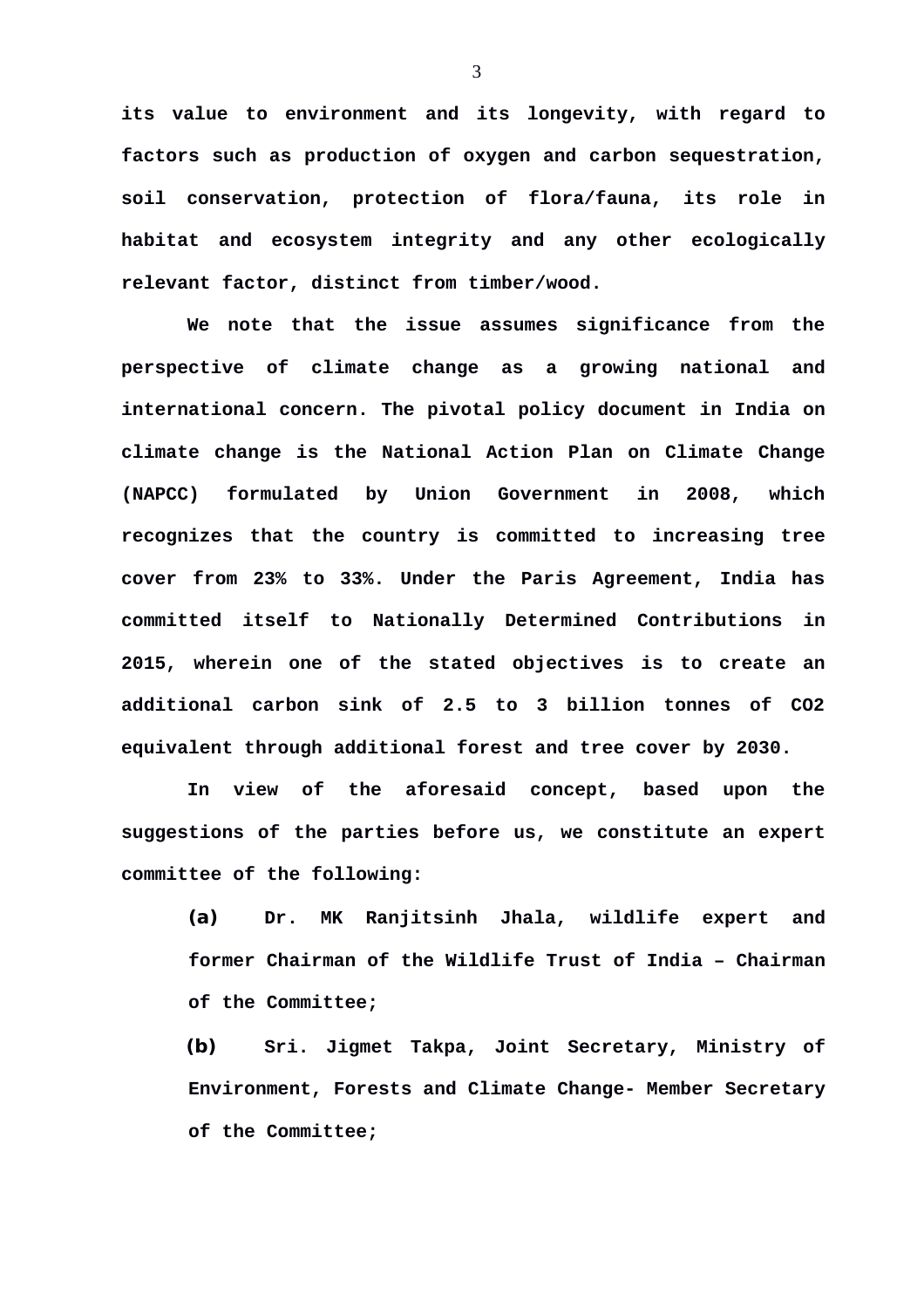**(c) Sri. Arun Singh Rawat, DG, Indian Council for Forestry Research-Member;**

**(d) Prof. Sandeep Tambe, (Indian Forest Service), currently working as Professor of Forestry at the Indian Institute of Forest Management, Bhopal- Member;** 

**(e) Sri. Gopal Singh Rawat, former Dean and Director, Wildlife Institute of India- Member;**

**(f) Dr. Nilanjan Ghosh, Director, Observer Research Foundation, Kolkata, an expert in ecological economics- Member and**

**(g) Sri. Pradeep Krishen, Environmentalist- Member.**

**The Committee shall discuss and recommend on the following mandate:**

**(a) Develop a set of scientific and policy guidelines that shall govern decision making with respect to cutting of trees for developmental projects.**

**(b) These guidelines may specify the species of trees in categories based upon their environmental values considering the age and girth of the trees etc.**

**(c) The guidelines may provide special treatment for geographical area or eco-sensitive area, they may identify areas which need to be regulated and even identify a minimum threshold beyond which the guidelines will apply.**

**(d) The guidelines shall prescribe a mechanism for assessment of both intrinsic and instrumental value of**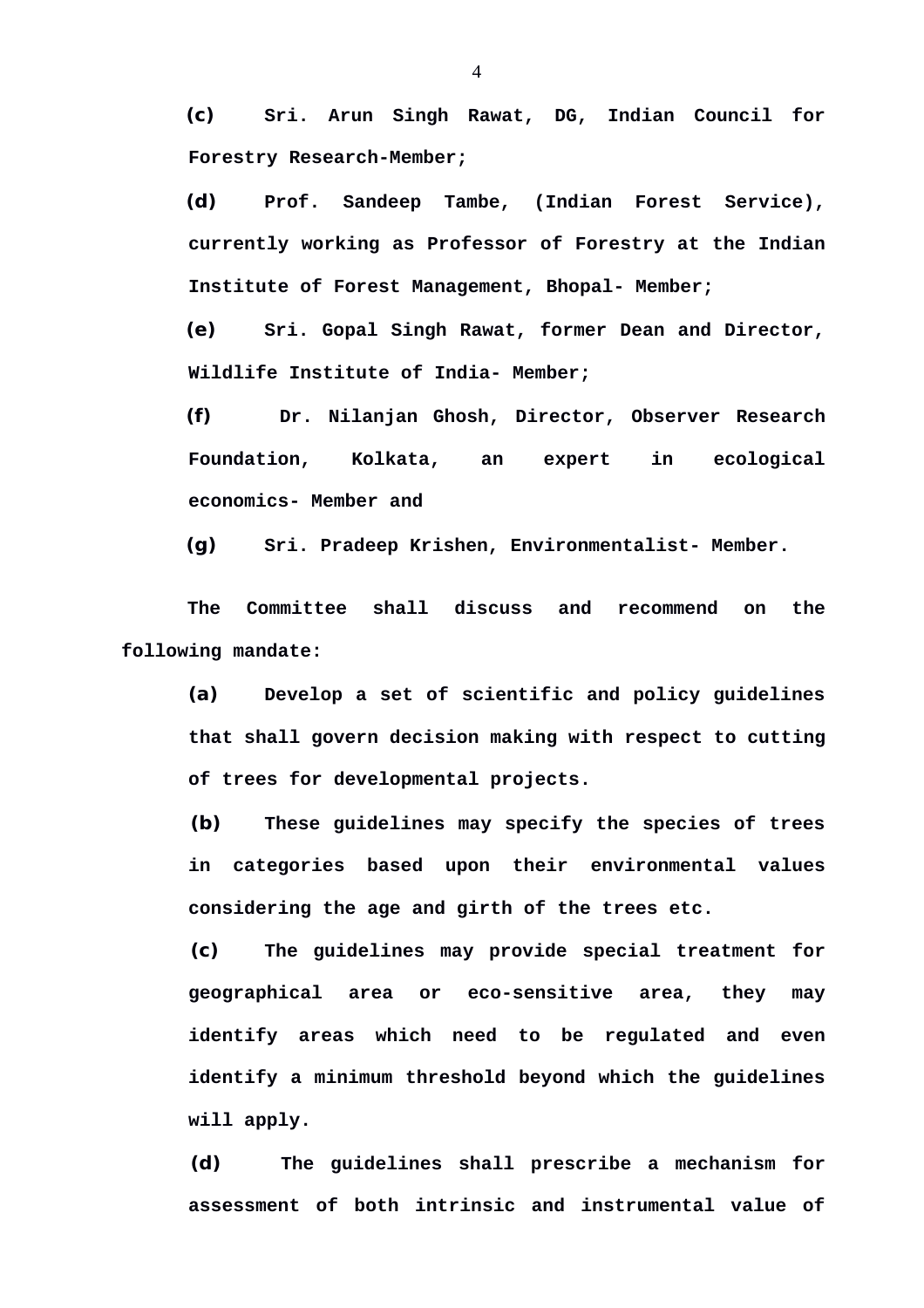**the trees, based not only on the value of timber, but also the ecosystem services rendered by the trees and its special relevance, if any, to the habitat of other living organisms, soil, flowing and underground water.**

**(e) The guidelines shall also mandate rules regarding alternate routes/sites for roads/projects, and possibilities for using alternate modes of transport like railways or water-ways.**

**(f) The guidelines shall also prescribe the mode of compensation financial and otherwise, the stage of depositing such compensation and the process that governs the computation and recovery. In this regard, the committee may consider the existing regulatory framework regarding calculation of Net Present Value (NPV) and may suggest necessary modification.**

**(g) In addition, the guidelines shall also specify the manner and mechanism of compensatory afforestation to be carried out using the deposited compensation, consistent with the native ecosystem, habitat and species.**

**(h) The Committee may consider the need for any permanent expert body and its proposed structural form.**

**(i) Any other issue incidental to the aforesaid objectives.**

**We direct the Committee to file its recommendations within four weeks from the date of its first meeting.**